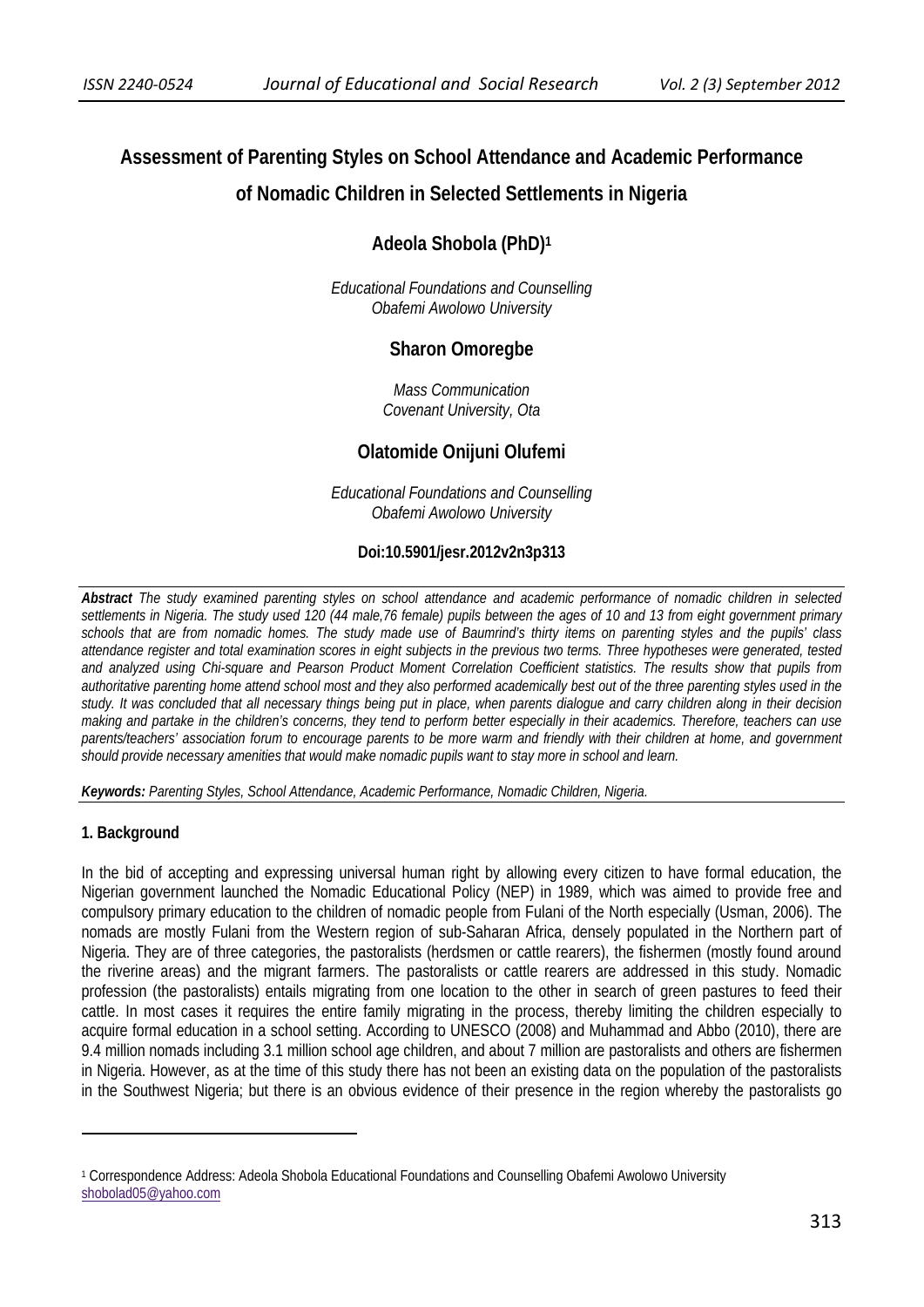about herding their flocks. Some of them are given a place to settle on the outskirt of the town, while some deliberately settle near by farmers on their farm lands, and some of these settlement areas are named after them. Their settlement areas are locally referred to as 'Aba Fulani' or 'Gaa Fulani' meaning Fulani settlement where they reside with their cattle, and often times the natives go to them to buy sheep and cows.

In Nigerian government efforts to render free and equal education to all school age children, several attempts were made to introduce education to the nomads and to sustain their interest. For instance, the Federal Government promulgated Decree 41 of 1989 which established the National Commission for Nomadic Education (NCNE); and the commission was saddled with the responsibility of providing the nomads with relevant and functional basic education, knowledge and skills that will be productive to them and the nation in general (Osokoya, Atinmo, Sarumi, Lawal, Ajayi & Osokoya, 2010).

Despite these laudable efforts of the government to educate the nomadic children, it is reported that they have not achieved much success especially in the Northern part of Nigeria where the nomads are mostly concentrated (Usman, 2006). Having inaugurated a commission to see to the affairs of the body (nomadic) holistically, Aderinoye, Ojokheta & Olojede (2007) identified some of the approaches that were adopted by the commission such as on-site schools whereby schools are mounted within the vicinity of the nomads. Classes are held under the trees or make-shift raft tents and mats. Shift school system is another approach to schooling the nomadic children. This method is similar to shift school system except that students are allowed to run morning and afternoon shifts in order to make it convenient and attractive to them. Another approach that was adopted by the commission is mobile schools. Iro (2006) described mobile schools as collapsible classrooms which can be assembled or disassembled within thirty minutes and carried conveniently by pack bulls. The entire school materials including furniture and teaching aids can be assembled and transferred from one school point to another; although motor caravans are being used instead of animals. In other words, this type of school is moved from one point to the other as the nomads migrate. In conjunction with mobile school is mobile learning. UNESCO (2004) in Aderinoye et.al. (2007) gave the ownership statistics of radio and television in Nigeria as 37.0 percent owned only radio, and 1.3 percent owned only TV sets. Nearly forty-eight percent (47.8%) owned both radio and TV sets, as 13.9 percent had neither. Aderinoye et.al. (2007) concluded that findings from the study revealed that radios are easily affordable, accessible, and often more handy to use (especially the transistor radio) than TV. The outcome of this study gave an identical description of how the Fulani pastoralists make use of radio by carrying it along while they lead their flocks to pasture. Having this information and to further improve the education of the nomads, the commission introduced education programme on the radio without disrupting the herding activity of the nomads. This can briefly be described as 'learn while you work'. This method appeared more successful when compared with on-site, shift and even mobile schooling. This was corroborated by Muhammad, et.al (2010) in their pilot study of the use of radio school reported to have recorded a significant rise in the pupils' regular attendance in school.

Having had such activity by National Commission for Nomadic Education (NCNE) in ensuring proper education for the nomads, it is still reported that its success has not reached the expected objective of the establishment of the commission. Some of the failures are attributed to low levels of enrolment of the students, high drop out rate of the students, inadequate teachers, inadequate instructional materials and infrastructure, inadequate supervision and inspection of schools, and funding (Department of Programme Development and Extension, National Commission for Nomadic Education (DPDENCNE, undated). But earlier on, Denga (1983) in his reference to Ezeoma (1983) gave reasons why cattle Fulani parents did not send their children to formal schools organized outside their camps because of long distances of free schools from their camps. Further, the children were involved in herding, and the fact that nomadic Fulani families are constantly on the move in search of grazing grounds and water for their cattle in the dry North; also, they have no land to call their own. These and many more would have been responsible for the failure of the project.

Despite these obvious reasons that are hampering the success of this commission, a striking and unequivocally observation is made by some analysts/researchers on the likelihood of this commission to breakthrough eventually. For instance, Iro (2006) in an interview observed that about eighty percent of the pastoral nomads were willing to go to school. Likewise, Wright (1988) in Iro (2006) reported that some of the nomads are beginning to tilt towards Western education so as to have representatives in governance and policy making which has over the time left them at the mercy of their counterparts that are well educated making policies and taking decisions for them. With this understanding of the nomads wanting to go to school perhaps might be responsible for the reason why some of them don't hesitate to enroll their children in school whenever they migrate down Southwest of the country. The pastoralists in the South West now adopt a temporary-permanent settlement system whereby they take their flocks for grazing on daily basis and they come back to their huts in the evenings. This becomes practicable for them because South West is noted for its forest, grasses and water; invariably the pastoralists don't have to go for days or weeks before they feed their flocks, thereby making the entire family to be in migration process. In addition, their wives engage in selling cheese that is milked from their cows at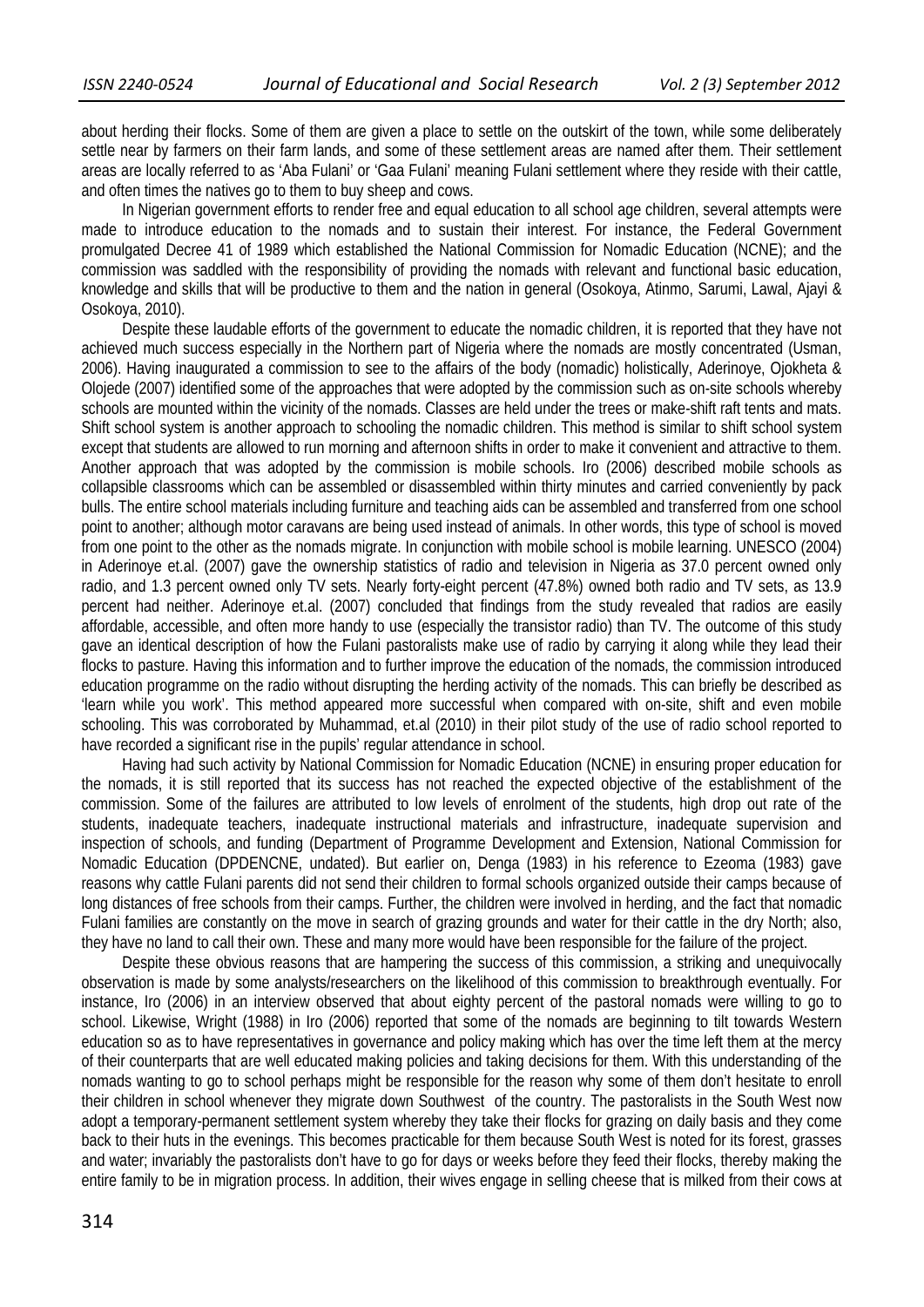public motor parks, this is locally called 'wara' to further support the family. It is in this process that some of their children are made to enroll in schools within the vicinity of their settlement. The nomads that are considered in this study are not the seasonal migrants, neither are they settled in the region permanently. Having believed in formal education and enrolling their children in schools, these investigators see the need to look into how the nomads' parenting method might affect the academic performance and school attendance of these children. However, as at the time of this study, these researchers have not come across the use of parenting styles with academic performance of nomadic children both home and abroad, but it is believed that there is a lot of work done on parenting styles and nomadic activity independently that could be fused together to see if it would produce any meaningful research results.

 Parenting goes beyond fathering or mothering a child, it is a complex activity that comprises a lot of specific behaviors that work independently and collectively to influence the life of an individual child. Parenting behaviors are acquired as a result of the parenting pattern that is inherited from one's parents or caregivers, the particular style of parenting that is popular in one's culture, and specifically, man's biological, emotional, socio-economic and psychological make up. All these including the child's personal traits determine the style of parenting that parents adopt. Many researchers have worked on parenting styles deriving their constructs from Baumrind's (1991) three main approaches – authoritative, authoritarian and permissive based upon two aspects of parenting behaviour 'warmth and control'.

#### **2. Authoritarian Parents**

Authoritarian parenting could also be called strict parenting, or monologue type of parenting where parents alone determine their children's activity. Parents in this classification have high expectations for compliance to parental rules and instructions and give room for just little open discussion between the parent and the child. Authoritarian parenting is restrictive, the parent expects the child to follow their directions and to appreciate and respect their work and effort. Authoritarian parents expect much of their children; they are very demanding and give orders. "They are obedience- and status-oriented, and expect their orders to be obeyed without explanation" (Baumrind, 1991). This type of parents provides disciplined and ordered environments with obviously declared rules. Children are expected to follow the strict rules established by the parents without explaining the reason behind the laid down rules or set boundaries. Punitive measures are often meted on the children when such laid down rules are not adhered to. Such parents take full charge of the child's life and insist that their orders be carried out as instructed without giving further explanations for their instructions. Authoritarian parents are less responsive to their children's wants. Also, they are often likely to beat a child rather than talk about the issue.

#### **3. Authoritative parents**

Authoritative parenting, which could also be referred to as "assertive democratic" "dialogue" or "balanced" parenting, is a child-centered approach that embraces high expectations of maturity. Authoritative parents are able to comprehend their children's emotions and educate them on how they can be controlled. Parents are usually attentive to their children, and they often help them to find proper ways of solving their problems. Even though authoritative parenting encourages children to be independent, it still places limits and has power over their actions. Authoritative parents are the type of parents that watch and teach clear standards for their children's behaviour, they are firm, but not interfering, either are they restrictive. Their methods of discipline are encouraging, rather than punitive. They want their children to be selfconfident, socially responsible, self-regulated and cooperative (Baumrind, 1991). Similar to authoritarian parents, those with an authoritative parenting style set rules and guidelines that their children are expected to adhere to, but this parenting style is much more democratic. Authoritative parents are responsive to their children's needs and are willing to engage in open dialogue with their children and listen to questions raised by them. This category of parents is often nurturing and forgiving. Authoritative parents set restrictions or boundaries and demand maturity, and when punishing a child, explanations are given for punishment. They measure the punishments meted on their children vis-à-vis the offence and they are consistent in their discipline.

#### **4. Permissive Parents**

Permissive parenting style otherwise known as "nondirective" or "laisser-faire" is one of the styles used by parents in nurturing their children. These parents are accepting and warm but exert little control. They do not set limits, and allow children to set their own rules and schedules and activities. They do not demand the high levels of behavior as authoritarian or authoritative parents. Danny, (2007) described permissive parenting in three ways: as a parent who is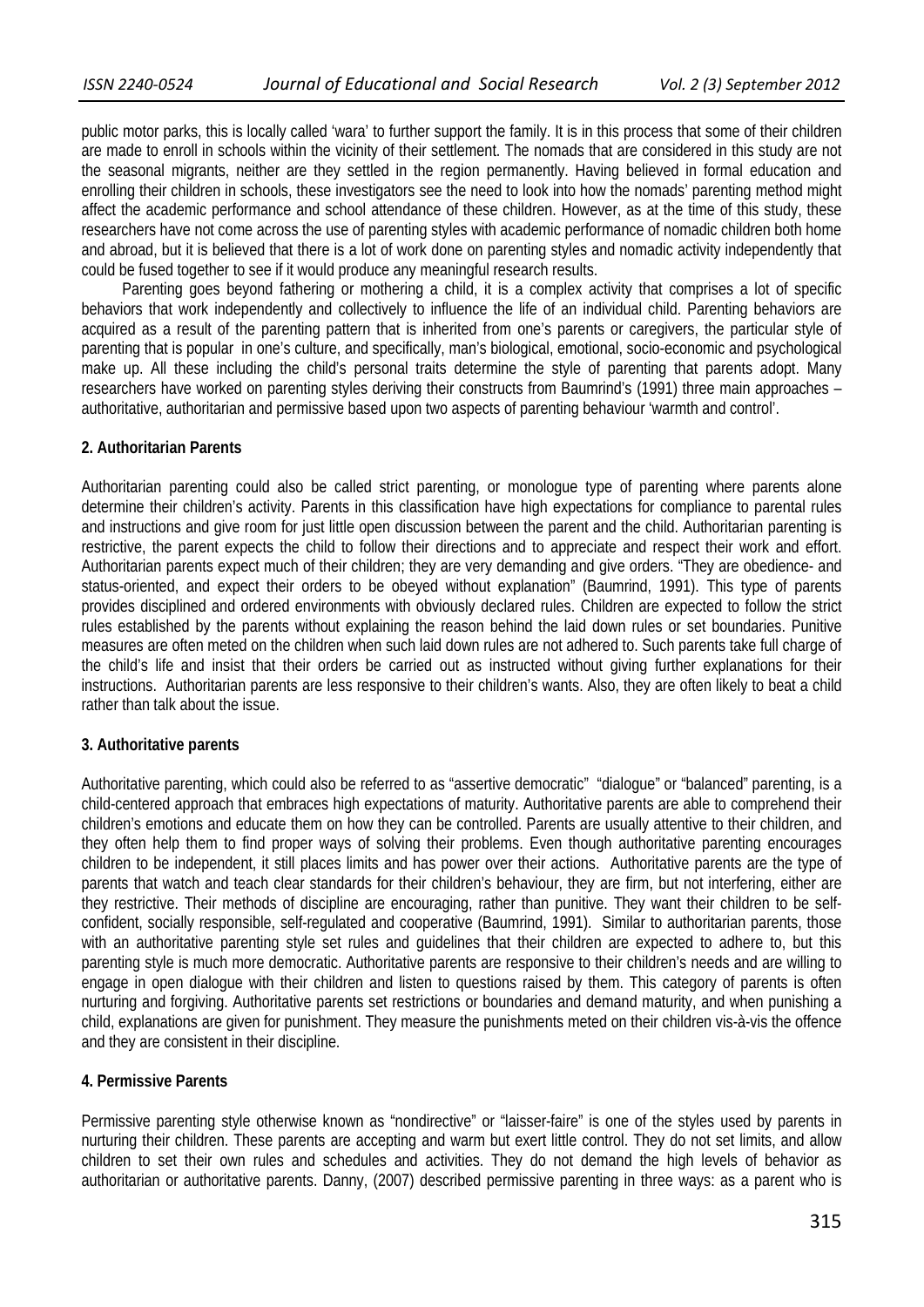lazy or lacks knowledge to enforce discipline; a parent who just thinks that all things will become better with time; and a parent who neglects the discipline due to personal problems as being a single parent, health issues, work, addiction and depression. In further research by some psychologists (Maccoby and Martin, 1983), under the construct of permissive style of parenting came up with further division as indulgent and neglect.

## **5. School Attendance**

School attendance in this study simply refers to the number of times pupils attend school in the last two terms of the three terms of one academic session. The total number of school days in first term was 65 and second term was 67 that pupils were meant to attend school. It implies that pupils must have attended school 132 times as at the time of this study. This record was gotten from the class teachers of the participants that were used in the study. The class attendance was obtained by the class teachers by taking attendance of the pupils in the classroom first in the morning as they come to school and the last in the afternoon as the school closes.

## **6. Academic Performance**

Academic performance is the expected result of the academic activity of the individual pupil. In this study however, the pupils' academic performance was based on the academic results of the pupils in the last two terms, obtained from their class teachers. The pupils offer eight subjects in a session on term basis (English Language, Mathematics, Social Studies, Elementary Science, Bible Knowledge, Cultural & Creative Arts, Yoruba Language, and Health Education). The expected total score for each subject is 100% including continuous assessment and other rated or measurable academic activity, therefore the highest total score for all the subjects in a term is 800 and 1,600 for the two terms. However, to be considered academically fit in the school system and be slated for the next class promotion, pupils must score 40% marks and above in each subject. Therefore, to be considered for good academic performance in this study, a pupil must have scored 320 marks and above in a term and a minimum of 640 in the two terms that were considered in this study.

## **7. Hypotheses**

The following hypotheses were raised for this study:

- 1. There will be no significant relationship between parenting styles and school attendance.
- 2. There will be no significant relationship between parenting styles and academic performance.
- 3. There will be no significant relationship between school attendance and academic performance.

## **8. Participants**

The study made use of 120 (44-male and 76-female) primary (5and6) pupils with age range of 10 and 13 years purposively selected from eight schools in two rural settings from two states in Nigeria (Osun and Ogun). The pupils were identified as children of nomadic parents who have settled within the regions for over five years and they have allowed their children to attend schools. The pupils were approached in their various primary schools having sought the consent of the head teachers in conjunction with their class teachers who helped in the interpretation of the questionnaire items to the pupils. They also released the last two terms' internal examination scores of the pupils and the attendance registers showing daily attendance of the pupils to the researchers.

## **9. Instruments**

The instrument used was the adapted version of Baumrind (1991) 'Parental Authority Questionnaire' (PAQ), thirty statements describing behaviors representative of authoritative parenting, authoritarian parenting, and permissive parenting. The pupils' age (10 & 13 years) and level of education was considered in the understanding of the items of the questionnaire and this made the researchers seek the assistance of teachers in there schools that speak both Hausa and Yoruba languages to interpret the questions to them. However, the thirty items of the questionnaire was pilot tested with a similar set of students (30) in another rural setting and a reliability coefficient of 0.80 was obtained using Cronbach Alpha reliability coefficient method.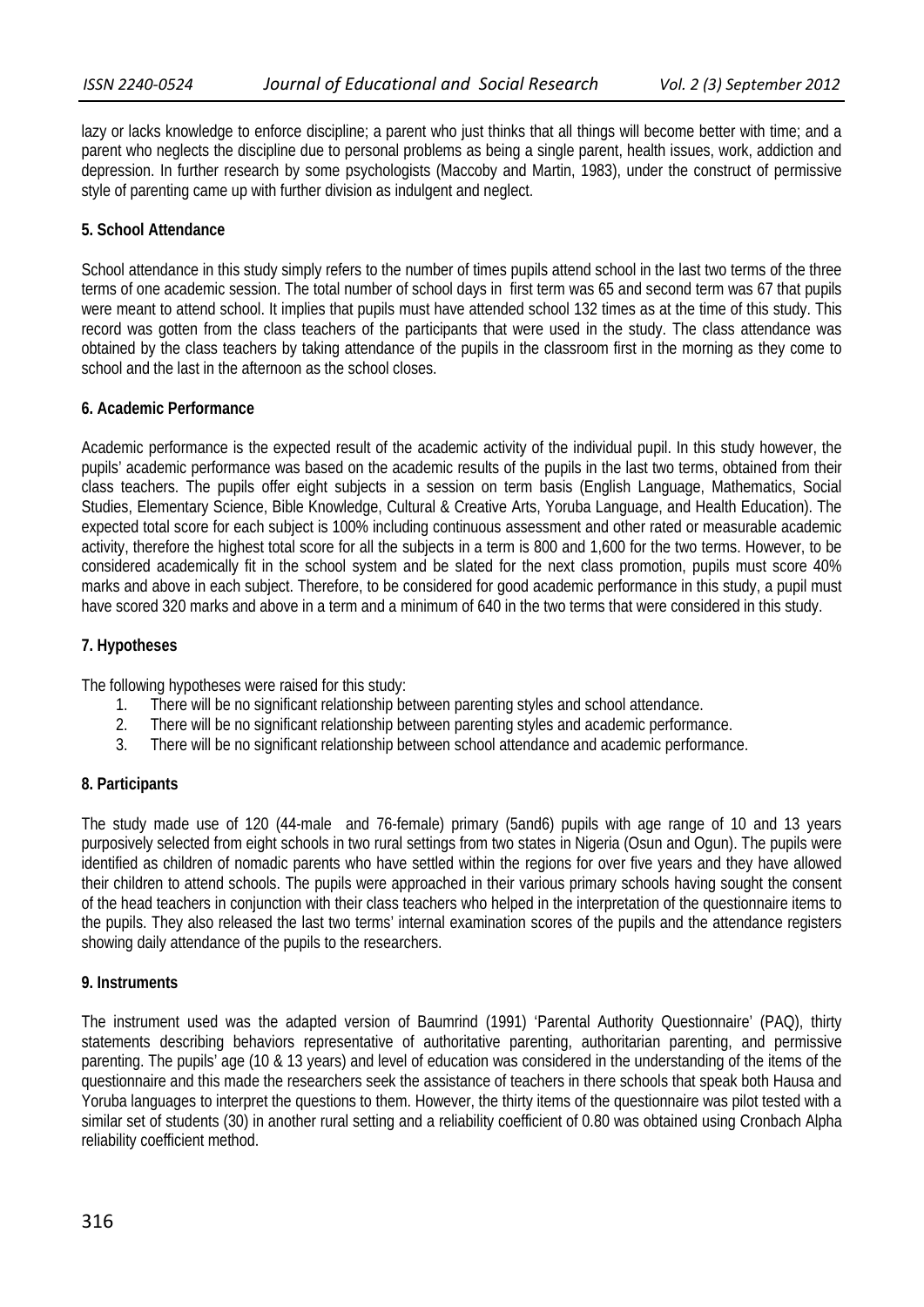## **10. Design**

The design for this study was the descriptive survey carried out in an ex-post facto approach in that the variables that were identified in the study were facts on ground as school attendance; academic performance and parenting styles of the pupils were visible and could be measured with the use of a battery of scales.

## **11. Data Analysis**

The statistical procedure used in analyzing the data generated for the three hypotheses were Chi square and Pearson Moment Product revealing the proportions of the results.

## **12. Results**

The results are presented according to the hypotheses and in the tables below.

**Hypothesis 1:** There will be no significant relationship between parenting styles and school attendance.

**Table 1.** Chi-Square showing the Relationship between Parenting Styles and School Attendance

| <b>Parenting Styles</b> |                            |                           |                            |                               |       |    |              |
|-------------------------|----------------------------|---------------------------|----------------------------|-------------------------------|-------|----|--------------|
|                         | School Attendance          |                           |                            |                               |       | df | $\mathsf{P}$ |
|                         |                            |                           |                            |                               |       |    |              |
|                         | $<$ 40 times<br>Attendance | 40-77 times<br>Attendance | 78-116 times<br>Attendance | 116 - 132 times<br>Attendance | $X^2$ |    |              |
| Authoritative           | 9                          | 8                         | 9                          | 14                            |       |    |              |
|                         | 22.5%                      | 20.0%                     | 22.5%                      | 35.0%                         |       |    |              |
| Authoritarian           | 15                         | $\overline{8}$            | 5                          | 6                             |       |    |              |
|                         | 44.1%                      | 23.5%                     | 14.7%                      | 17.6%                         | 1027  | 6  | > 0.05       |
| Permissive              | 15                         | 16                        | 9                          | 6                             |       |    |              |
|                         | 32.6%                      | 34.8%                     | 19.6%                      | 13.0%                         |       |    |              |
| Total                   | 39                         | 32                        | 23                         | 26                            |       |    |              |
|                         | 32.5%                      | 26.7%                     | 19.2%                      | 21.7%                         |       |    |              |

The table above reveals that children from authoritative parenting style have the highest no of school attendance (116- 132 days, 35.0%), while children from authoritarian parenting style have the highest no of low school attendance (<40 days, 44.1%) and children from permissive parenting style fall within the class of low school attendance (<40 days: 32.6% and 40-77 days: 34.8%). This implies that children from authoritative home attend school most followed by authoritarian and permissive respectively. The hypothesis therefore upholds that there is a significant relationship between parenting styles and school attendance.

**Hypothesis 2:** There will be no significant relationship between parenting styles and academic performance.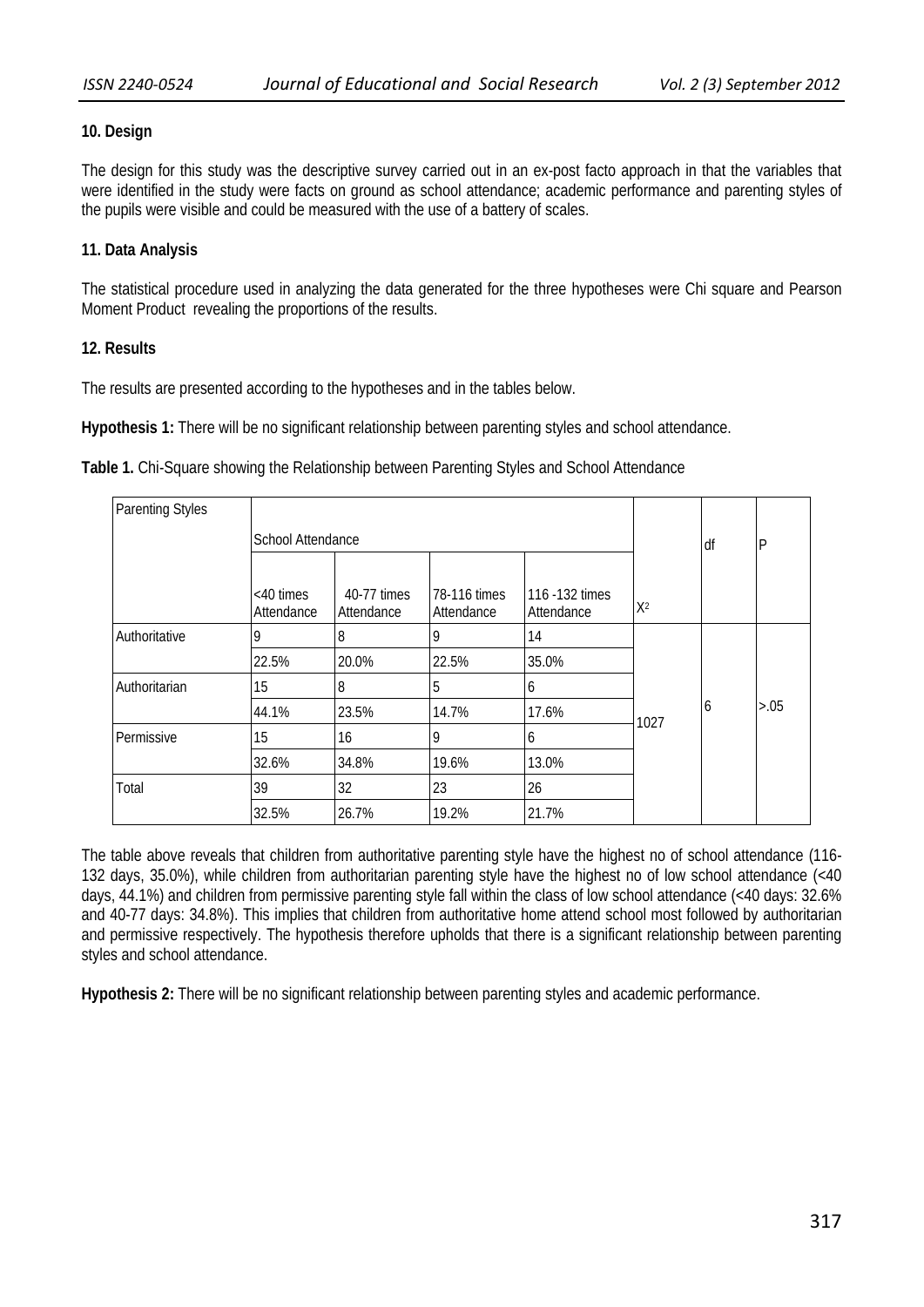|                         | Academic Performance  |                                                |                        |       |    |              |
|-------------------------|-----------------------|------------------------------------------------|------------------------|-------|----|--------------|
| <b>Parenting Styles</b> | High<br>$(960-1,600)$ | Performance Average Performance<br>$(641-960)$ | Low Performance (<640) | $X^2$ | df | $\mathsf{P}$ |
| Authoritative           | 23                    | 12                                             | 5                      |       |    |              |
|                         | 57.5%                 | 30.0%                                          | 12.5%                  |       |    |              |
| Authoritarian           | 10                    | 14                                             | 10                     |       | 4  | .05          |
|                         | 29.4%                 | 41.2%                                          | 29.4%                  | 25.33 |    |              |
| Permissive              | b                     | 15                                             | 25                     |       |    |              |
|                         | 13.0%                 | 32.6%                                          | 54.3%                  |       |    |              |
| Total                   | 39                    | 41                                             | 40                     |       |    |              |
|                         | 32.5%                 | 34.2%                                          | 33.3%                  |       |    |              |

**Table 2.** Chi-Square showing the relationship between Parenting Styles and Academic Performance

The table above reveals the academic performance of the pupils with authoritative having the highest no of pupils with a record of high academic performance (23 pupils: 960-1,600,) followed by authoritarian having the same population of pupils that fall between high performance (10 pupils: 960-1,600) and low performance (10 pupils: <640), and permissive having the largest population of pupils that fall under low academic performance (25: <640). This implies that pupils from authoritative parenting style have the best academic performance. The hypothesis that there is no significant relationship between parenting styles and academic performance is therefore rejected.

**Hypothesis 3:** There will be no significant relationship between school attendance and academic performance.

**Table 3.** Pearson r showing the correlation between school attendance and academic performance

|                                                   | N   | Mean     | Std. Dev. | R    | Sig.(2 tailed) |
|---------------------------------------------------|-----|----------|-----------|------|----------------|
| Students' Attendance in Two Terms                 | 120 | 95.2500  | 21.02270  | .749 | .000           |
| Students' Overall Performance in the Two<br>Terms | 120 | 877.4833 | 393.73514 |      |                |

The table above reveals that there is a significant relationship between school attendance and academic performance (r = .749, sig. =.000.). It implies that the more pupils attend school, the better their academic performance in school.

## **13. Discussion**

Findings of the analysis above show that authoritative parenting style had the highest percentage population of pupils that attended school. This finding corroborates the description of authoritative parents that they want their children to be selfconfident, socially responsible, self-regulated and cooperative (Baumrind, 1991). It further implies that the type of friendly and warm relationship that exists between parents and children under authoritave style that allows discussion, disagreement and settlement through verbal communication will likely make such children want to appreciate and obey their parents by being prompt in school thereby leading to good performance. As shown in table 2, authoritative parenting style had the largest number of pupils that performed academically best out of the three groups. This is much expected from the fall out of prompt school attendance, because it is hoped that the more pupils go to school to learn, the more likely they will excel. Results of table 3 also shows the correlation between school attendance and academic performance. It reveals that the more the pupils attend school the more and better academically they perform. Most parenting research findings have also been in favor of authoritative parenting style which is known for firmness and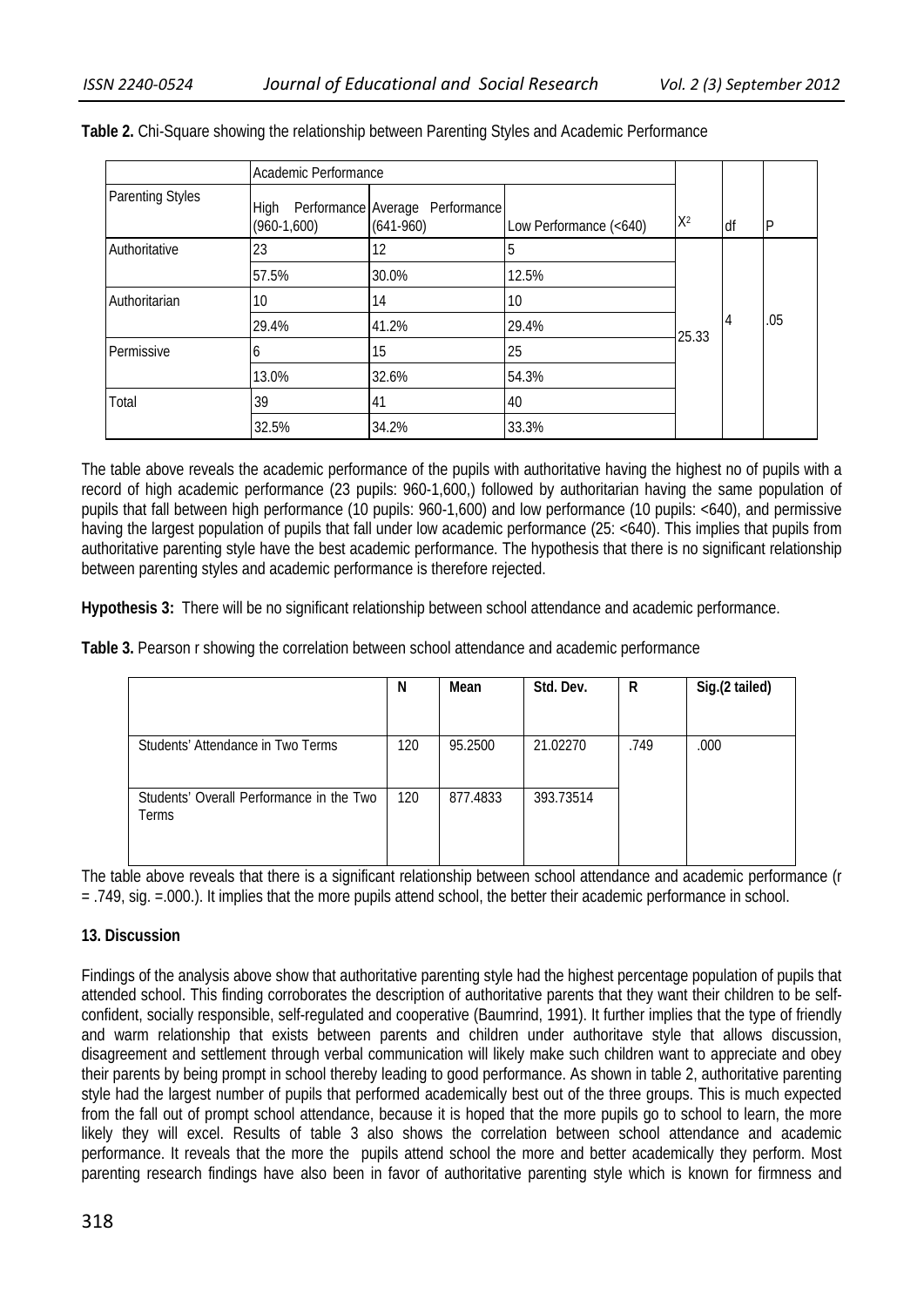warmth. The style allows children to be independent yet the parents maintain the limits and controls on their action. Querido, Warner and Eyberg (2002) examined the relations between parenting styles and child behaviour problems in African American preschool children and their result showed that authoritative style was most predictive of fewer child behaviour problems. Steinberg (2001) in Kokpo (2007) asserted that developmental psychologists overwhelmingly endorse authoritative parenting as the optimal parenting style for raising adolescents. Kokpo (2007) and Wargo (2007) in Kokpo (2007) both concluded that authoritative parenting style promotes teen's exposure to positive activities and reduces teen's opportunities for engaging in delinquent and risky behaviours. Dornbusch, Ritter, Leiderman and Roberts (1987), Leung, Lau and Lam (1998) and Boreja (1998) in Tiller, Garrison, Block, Cramer and Tiller (2002) reported that permissive parenting style was negatively associated with higher grades of the students but authoritative was positively associated, authoritarian style was negatively related to academic achievement of the adolescents and the adolescents of authoritative parents were more effective in learning and study strategies respectively. However, the latter (Tiller, et al, 2002) delved into families with young elementary school-aged children having had a lot of researches and literature on the adults with parenting styles. Hence, the authors made use of parenting styles and cognitive development of the young children, and their findings were in support of previous studies that authoritative parenting styles predicted better cognitive development of the children. The finding of this study also tallied with Tiller et al's (2002) finding that authoritative parenting style children attend school most and they performed best when compared with other types of parenting styles (authoritarian and permissive). In the same vein, this study found authoritative parenting style to be most positively associated with class attendance and good academic performance of nomadic children in Nigeria.

#### **14. Conclusion and Recommendations**

It is concluded that there are different types of parenting style that are often adopted by parents in parenting their children, among are authoritative, authoritarian and permissive as indicated by Baumrind (1991) which was used in this study. It is further concluded that pupils from authoritative parenting home attended school most and they performed best in their academics when compared with other pupils from authoritarian and permissive homes.

It is recommended therefore that going by the policies of the Nigerian government, where formal education is not a privilege but a right, government should further put in place the basic infrastructures that will make school attractive to pupils so that with the appropriate parenting style (authoritative) at home, children will attend school regularly and they will likely do well in their academics. Also, parents should further know that it is in friendly atmosphere that a child can learn and perform best. Therefore, parents should cooperate and relate with their children in a friendly manner in order to get the best optimal result from them both in their academics and other areas of life. In the same vein, teachers should encourage more parents/child cordial relationship which could be established during Parents' Teachers' Association (PTA) meetings to pass across to them the benefits that could be derived from being friendly and humane with their children at home.

#### **References**

- Aderinoye, R.A., Ojokheta, K.O. & Olojede, A.A. (2007). *Integrating Mobile Learning into Nomadic Education Programme in Nigeria: Issues and Perspectives.* Retrieved Nov. 25, 011 from: www.irrodl.org/index.php/irrodl/article/download/347/928.
- Baumrind, D. (1991). The Influence of Parenting Style on Adolescent Competence and Substance Use. *Journal of Early Adolescence*, 11, (1), 56-95.
- Danny, N. (2007). *The Pros and Cons of Permissive Parenting*. Retrieved Oct. 10, 2011 from:Helium http//:www.helium.com.
- Denga, I.D. (1983). The Effect of Mobile Group Counselling on Nomadic Fulani's Attitudes Toward Formal Education. *The Journal of Negro Education.* Vol.52, no.2, pp.170-175.

DPDENCNE (undated). *Situation Report on Nomadic Education*. Retrieved Dec. 10,

2011from:www.c31.unioldenburg.de/.../Nomads/ DPDE\_NCNE%2520&2528Nigeria%2529%2520situation%2520report.doc

Ezeoma, C. (1983). The Constraints on Cattle Fulani Education and the Role of the Educational Planner. *South Australian Journal of Education Research.* Vol. 1, pp.43-51.

- Iro, I. (2006). *Nomadic Education and Education for Nomadic Fulani.* Retrieved Dec. 5,2011from: http://www.gamji.com/fulani7.htm Kopko, K. (2007). *Parenting Styles and Adolescents*. Retrieved Nov. 20, 2011 from: http://www.parenting.cit.cornell.edu
- Maccoby, E. E., and Martin, J.A. (1983). Socialization in the Context of the Family: Parent Child Interaction. In P.A. Mussen & E.M.
- Hetherington, Handbook of Child Psychology. Vol.4. socialization, Personality, and Social Development (4<sup>th</sup> ed.). new York: Wiley.

Muhammed, D.N. and Abbo, M.B. (2010). *Reaching the Hard-to-Reach Nomads through Open and Distance Learning: A Case Study of Nomadic Education in Nigeria.* Retrieved Nov. 16, 2011 from: wikieducator.org/images/O/Of/Nafisatu\_D.\_Muhammad.pdf.